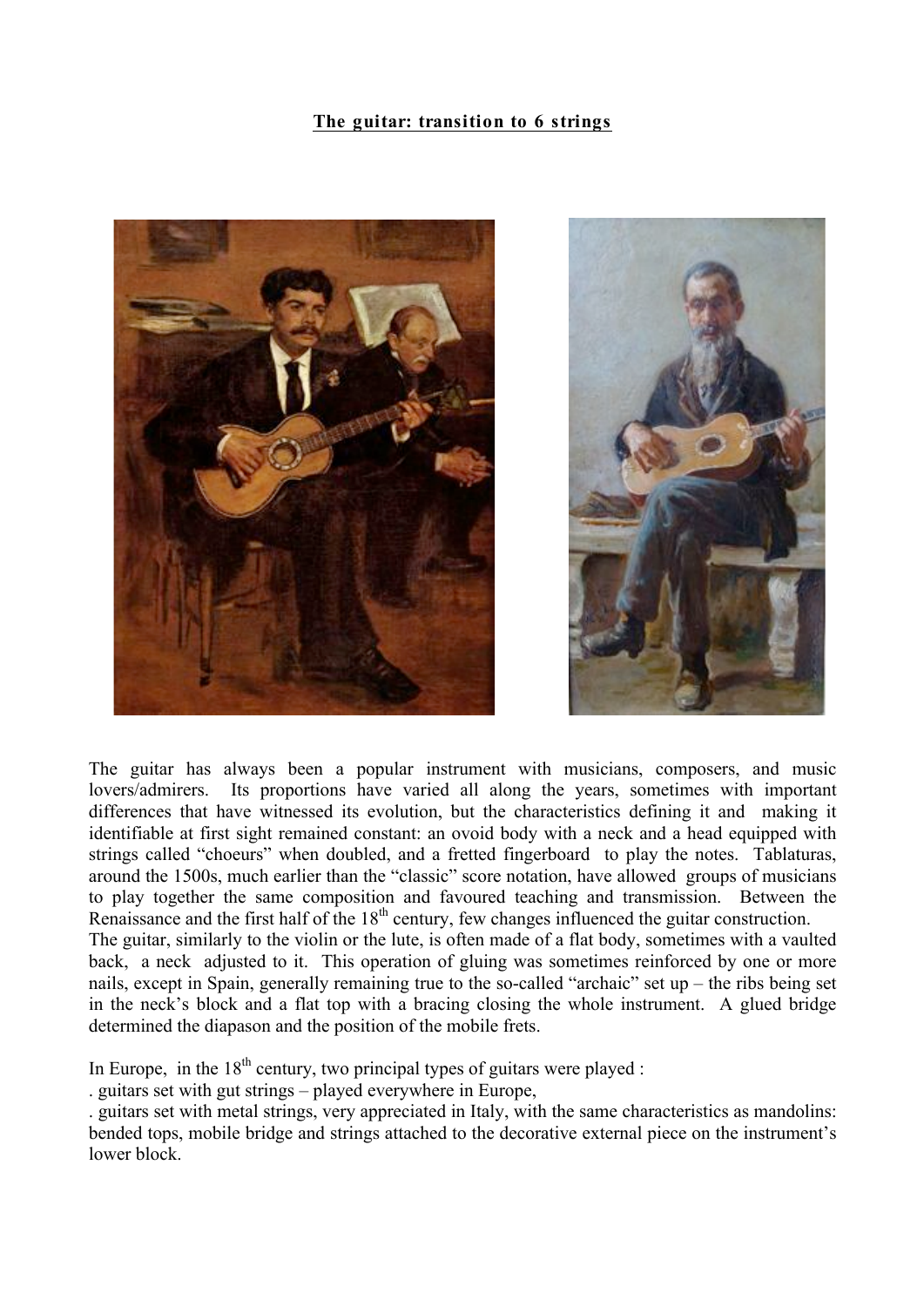This type of guitar was a specialty in Italy but other European countries did not take the risk, preferring to play their zithers with metal strings. On the other hand, In England, musicians played so-called "English guitars", a sort of zither either arched or with a flat back, also set up with metal strings.

In Spain, in the  $18<sup>th</sup>$  century, musicians played magnificent guitars, with 6 double gut strings; due to political reasons, these strings remained in Spain or were only exported in America and England.

Around the 1765s, the making of strings went through a capital evolution that revolutionised the world of guitars. The Neapolitan Savarezze, recently settled in Lyons and Nevers, offered musicians silk-core metal strings. This new revolutionary string, first used by quartet musicians, mostly cellists, and by viol players, all of them playing on instruments with long non fretted fingerboards with an important angle, giving more steadiness to the string, thus more tension and a more powerful sound; this allowed the use of additional theorb basses.

Very quickly, guitarists adopted those new strings. As a matter of fact, gut strings were very expensive, fragile, and rather capricious as the calibre was often irregular, and very sensitive to hygrometric variations. Guitarists, for economic reasons, took the habit of using only one chanterelle, leaving the  $10<sup>th</sup>$  string with no string.

It is interesting to note that almost all luthiers, in particular in Paris starting in the  $18<sup>th</sup>$  century, specified on the labels affixed on their instruments that they were selling "strings from Naples". Following the example of Savarezze -- who soon became very famous for the quality of his strings (in the  $19<sup>th</sup>$  century, he "French-ised" his name in "Savaresse" and then, in the  $20<sup>th</sup>$  century, made it Spanish-sounding as "Savarez") many Neapolitans decided to establish themselves in France, often near slaughter houses or other quartering warehouses. They produced the now famous "strings from Naples", and it was with these immigrated Neapolitans that luthiers from large cities bought their strings. The making of these gut strings was a horrible work, done in miserable conditions in unhealthy places, and today, we are glad to pay a tribute to so many of those exiled Neapolitans who equipped our instruments..

France and Italy – on a friendly basis – disputed the first 6 string guitars, the change that affected most the guitar structure in its long and diverse history. Of course, this change did not take place all of a sudden, as by magic, and numerous trials were done to achieve results giving the guitar a new power and a new sound.

Now, let's go back to some history. Between the 1600 and 1770s, there were few changes in guitar lutherie, of course some differences can be noted between one author and another, from one region to another, but these changes are more stylistic and aesthetic than structural. In the  $18<sup>th</sup>$  century, the court of the Kings of France was where – in Europe – any musical career was launched, where musicians had to prove their talent and conquer the public – this latter being sometimes rather 'blasé'. Numerous Italian musicians established in Paris, bringing their instruments and musical habits, visited luthiers' workshops and their desiderata made things evolve. Italy, let's not forget, is the country were a written and universal language of music was born, and the omnipresence of Italian composers and artists in Paris – as well as in London and Vienna – made habits evolve. To their contact, luthiers who, until around the 1750s, were constructing on order viols, violins, guitars, zithers or mandolins, divided themselves in two camps and (specially in France) did not speak to one another: those with an exclusive passion for the violin and those with an exclusive passion for the guitar.

Those two instruments – once constructed on the same bench – now took two separate ways.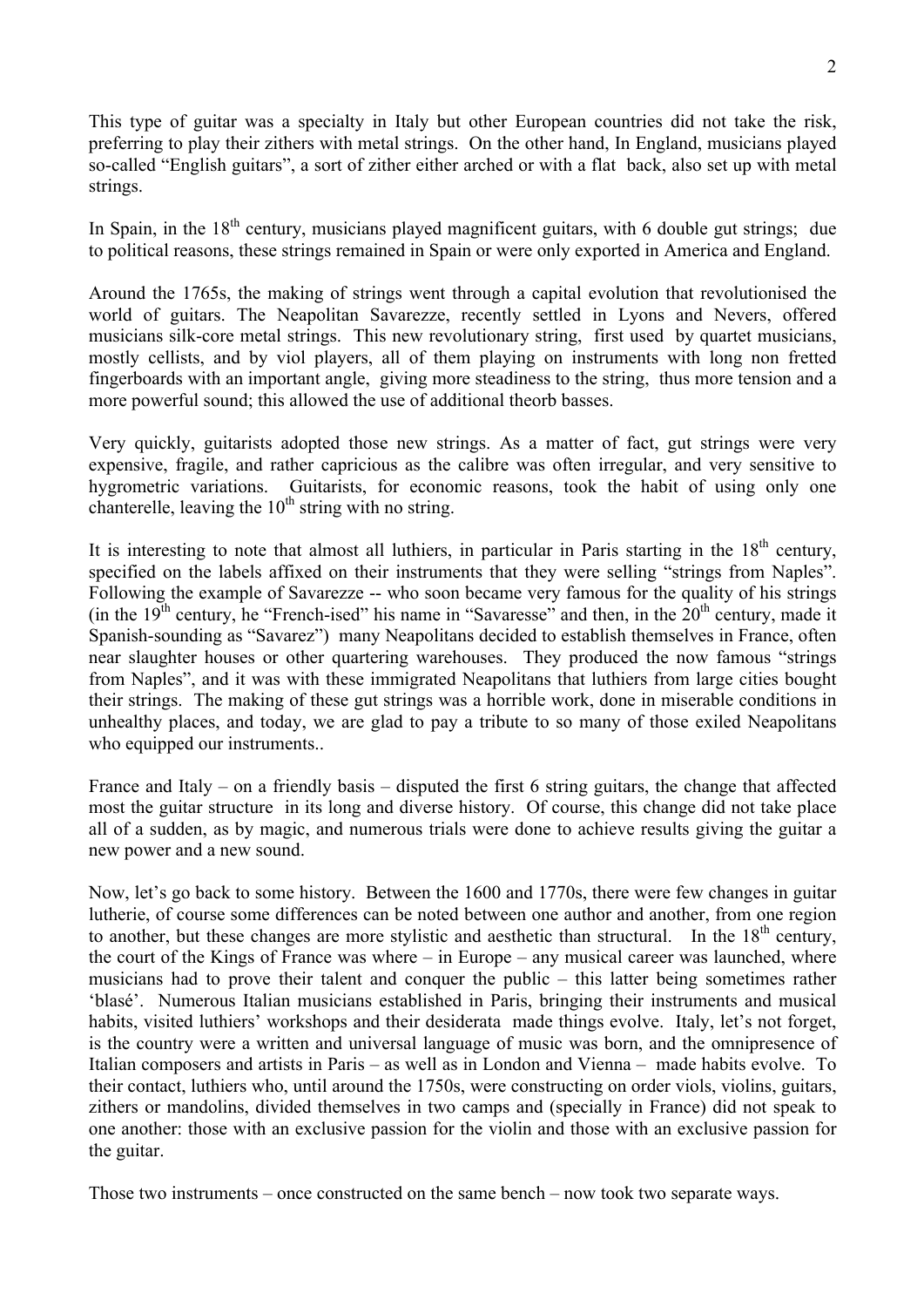Luthiers-violins discovered with enthusiasm "antique" Italian instruments, particularly those made in Cremona. They tried to understand those magnificent instruments, copied them, expertised them, restored them and dealt them. The trend of the "antique violin", persisting nowadays, was born!

Luthiers-guitars also developed enthusiasm for Italian instruments, but with an opposite result! They quickly forgot makers of the past and their 5 string guitars, difficult to play, with an elegant but timid sound, and rather developed a passion for "modern" Italian guitars made in Turin or Naples, new, efficient and with a powerful sound.

The violin developed a taste for 'patrimony' over creativity, and the guitar did the opposite: it completely ignored its rich patrimony to valorise its creativity.

Let us return to the  $18<sup>th</sup>$  century: in France, guitarists played on guitars set with gut strings; Lambert is a typical example. Italian musicians played guitars equipped with metal strings, generally made in Naples or its area. THE country of guitar, Spain, was somewhat not present in the European life, and the country's exports were usually directed towards Great Britain and the Americas. Panormo, although of Italian origins, Sicilian actually, after having lived in Paris for a while, settled in London and started making guitars, claiming on his labels "Spanish guitars", with fan bracings and gut strings, so the British players would not mistake them for "English guitars" with metal strings.

In the beginning of the  $19<sup>th</sup>$  century, before adopting 6 strings, luthiers and guitarists desperately tried to increase the guitar's power and at the same time develop the tessitura. Luthiers then offered guitars set up with 5 simple and distinct strings. For example, Lambert  $& Ory$ , in Paris, but mostly Fabricatore and Guadagnini in Italy. Neapolitan luthiers created a magnificent 8-shaped profile for the headstock, in which the 5 pegs find their position naturally, while in France luthiers pierced 6 holes for tuners in the heads, even though they only used 5, the last peg serving as decorative symmetry. This 8-shaped design for the head, also called "palette", will be used by all luthiers, Pons perhaps being the first around 1810, with this guitar already set with "butterfly" blocking pegs, which Lacote adopted after the 1820s.

These 5 string guitars offered an alternative to the 5 'choeurs' and announced the  $6<sup>th</sup>$  string, the low E. After 1775, in Paris, most of the music scores were published for 5 single strings. Some luthiers, Deleplanque, Saunier, Collin –amongst others – around 1779 and 1803, offered a guitar model with 8 strings: 1/A, 2 /D, 2 G, 2/B, 1/E, a timid variation of the simple 5 string instrument.

The lyra-guitar, very fashionable in the  $1790/1820s$ , with 5 or 6 strings, was, - according to us – a fashion, a touch of modernity : a 'young' and reassuring tribute to a past bearing all virtues, far from the Revolution that cruelly overwhelmed France and the rest of Europe. Apart from "neo antique" aesthetics, that we can also observe in painting - announcing 'Romanticism' - there were no real innovations. Whether it had 5 or 6 strings, it followed the modifications brought to classical guitars.

So, everyone tried to change things, to improve them, and strings were the first steps…

The first notable consequence of the use of these more powerful new strings were the frets. They consumed the fret gut too quickly and luthiers had to find another stronger material. In a first period, they used bone for the frets, then silver and lastly – in the years 1830/35, 'maillechort' invented in France in 1829. Most of all, **frets became steady, embedded in the fingerboard, not mobile anymore**, the guitarist could not modify the set up by changing the fret position.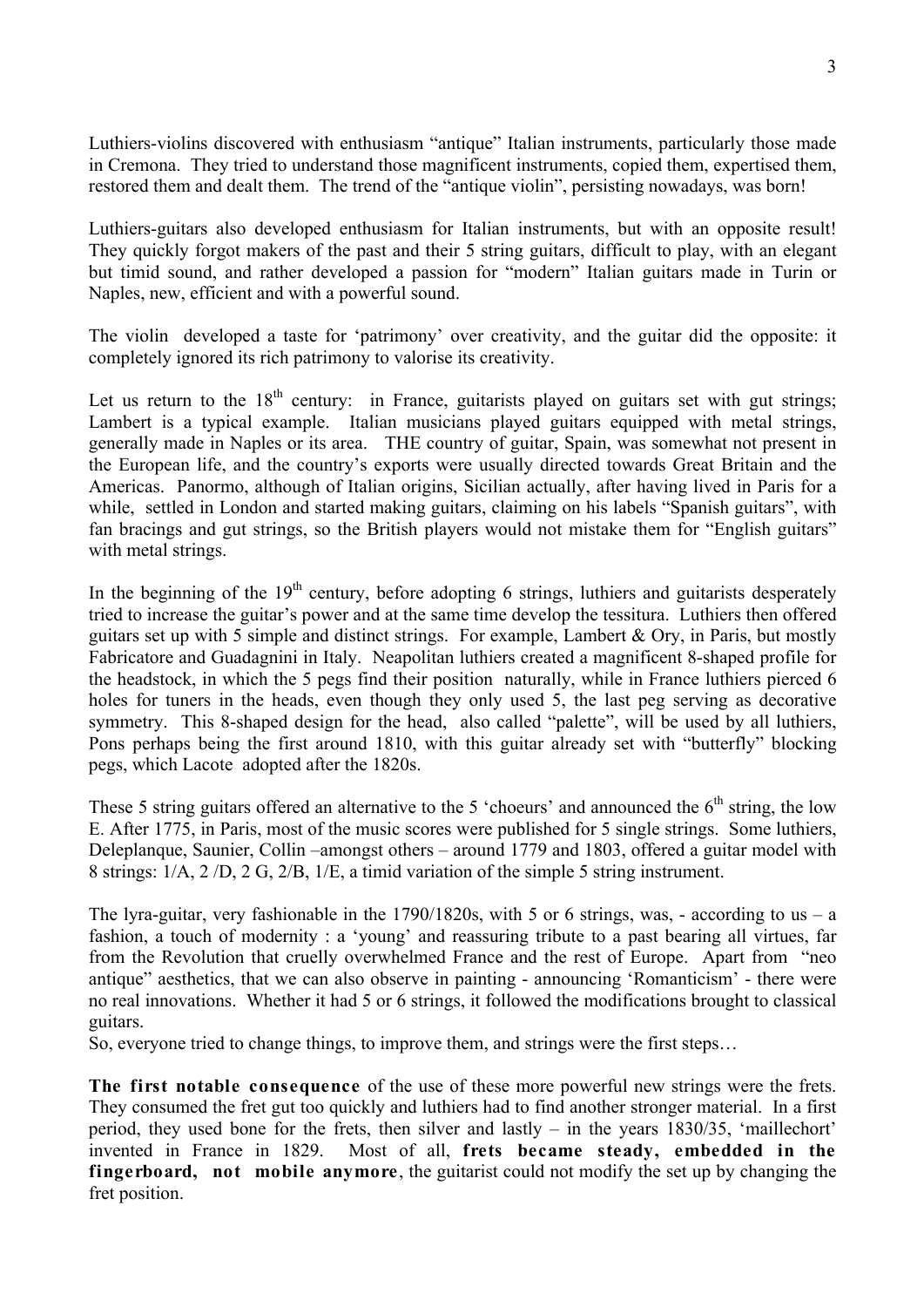In 1784, Lambert in Paris constructed the first 6 string guitar, signed and dated, that we have been able to examine. The Italian influence is visible mostly on the bridge and its "very Italian" design. The head pattern remains typically Parisian, with decorated sides.

Bridges on 5 choeur instruments were still thin and glued on the soundboard, like on lutes, but already around the 1800s, French luthiers started piercing tops and small pegs solidly held the string to the soundboard, allowing for a stronger tension.

**It was the second important modification to the guitar: the soundboard was pierced**  to allow a safer grip of the strings and a stronger tension.

To resist to the stronger tension and vibrate without any risks, the **soundboard bracing had to be adapted, and it was the third important modification.** Baroque guitars had a bar above the sound hole and another below; in the  $18<sup>th</sup>$  century, guitars usually had two bars above the sound hole and one below. Sometimes two small bars on either parts of the sound hole, or two oblique bars, reminiscence of lute bracings, can be found on the lower part of the soundboard. With this new tension, a bar was applied above the bridge, sometimes on the bias to better balance the strings and an additional bar added underneath the bridge, on the lower part of the soundboard. Like the one modified by Lacote, giving it its particular 2 point profile. Around 1810, Pons added small acute bars under the fingerboard between the upper two bracings; all along his career, he made numerous trials of X or Y bracings.

**The fourth important modification** during the transition to 6 strings was the **neck graft.**  Until that time, necks were simply glued on the rib crown, like on the violin. In France, luthiers started to carve the upper block and graft the neck/heel in that space, allowing to adjust the angle and the strings. In the same period, and for the same reasons, that is, strings and tension, luthiers/violin modified the neck's angle by accentuating it, therefore affecting the rest area and the tension.

**The fifth modification was the playing area that became considerably larger,** in the beginning of the  $6<sup>th</sup>$  string. This larger area was rather uncomfortable and quickly luthiers adopted a more modest size, around 45mm on the upper nut.

**The sixth important guitar modification was the mobile saddle to the bridge** allowing to regulate the strings' height in relationship to the soundboard and the fingerboard. After 1825, it was almost systematically included in the bridge.

In more or less 20 years, the guitar, after almost two centuries of success and relative stability, evolved from "antique" to "modern" by deeply modifying its structure. Other modifications that can be observed are generally of aesthetics, sometimes practical such as the 'mechanics' – a useful invention – a progress and additional comfort for the musician, but this modification did not affect the functioning of the string which remained anchored to the head's bridge. Nor the long fingerboard can be considered as a major modification, the playing area remaining almost the same; the soundboard could be varnished or not, decorated with notable purflings or not … all these details did not interfere on the structure giving birth to the "classical" guitar..

Therefore :

- fixed frets,
- bracings,
- piercing the soundboard for the bridge's pegs,
- widening of the fingerboard,
- grafting the neck in the upper block,